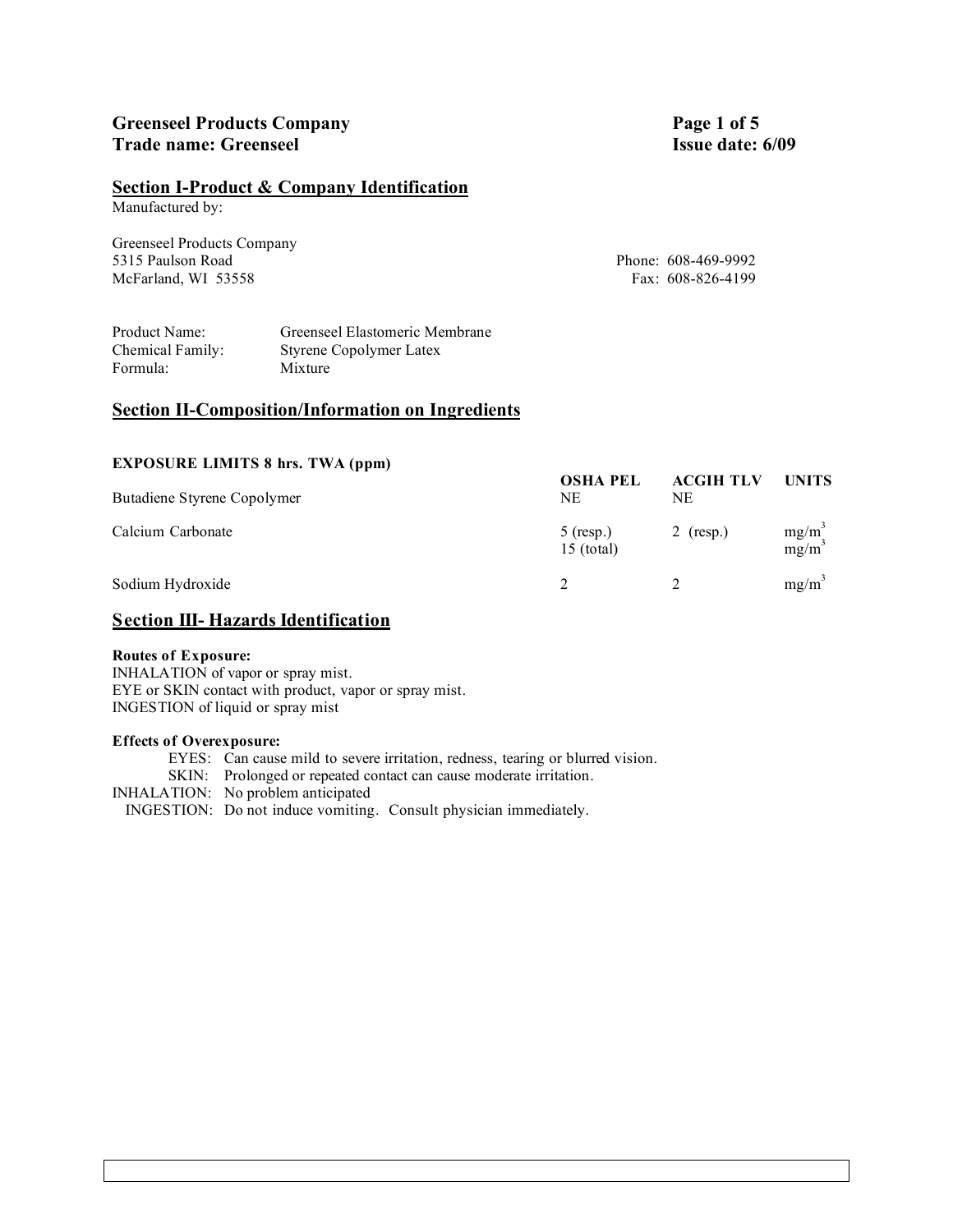## **Greenseel Products Company Page 2 of 5**

### **Section IV – First Aid Measures**

| SKIN:    | Thoroughly wash exposed area with soap and water. Remove contaminated clothing. Launder                                           |  |
|----------|-----------------------------------------------------------------------------------------------------------------------------------|--|
|          | before re-use.                                                                                                                    |  |
|          | INHALATION: No adverse effects.                                                                                                   |  |
| EYE.     | INGESTION: Do not induce vomiting. Keep person quiet and warm. Get immediate medical attention.                                   |  |
| CONTACT: | Flush with large amounts of water, lifting upper and lower eyelids occasionally. Get medical<br>attention if irritation persists. |  |

#### **Section V – Fire Fighting Measures**

**Flash Point**: NA, water-based material, non-combustible **Extinguishing Media**: Use media suitable for surrounding materials; Foam, Dry Chemical, Carbon Dioxide **Special fire fighting procedures**: None

#### **Section VI – Accidental Release Measures**

**Steps to be taken in case material is released or spilled:** Ventilate area. Prevent entry into sewers and waterways. Pick up spilled product for recycle and/or disposal. Absorb small amounts on inert material for disposal.

#### **Section VII – Handling and Storage**

**STORAGE TEMPERATURE (MIN / MAX): 40 F / 100 F**

**SHELF LIFE: 24** months from date of manufacture if kept in the original container, tightly closed and properly stored.

#### **SPECIAL SENSITIVITY:** None

**HANDLING AND STORAGE PRECAUTIONS:** No special precautions necessary. Observe good housekeeping practice. Keep workplace well ventilated.

#### **Section VIII – Exposure Controls / Personal Protection**

**EYE PROTECTION REQUIREMENTS:** Splash goggles.

**SKIN PROTECTION REQUIREMENTS:** Wear chemically resistant or impermeable gloves.

**RESPIRATOR / VENTILATION REQUIREMENTS:** Provide sufficient ventilation to avoid exposure levels above the established TLV's.

**EXPOSURE LIMITS:** Not established for the mixed product.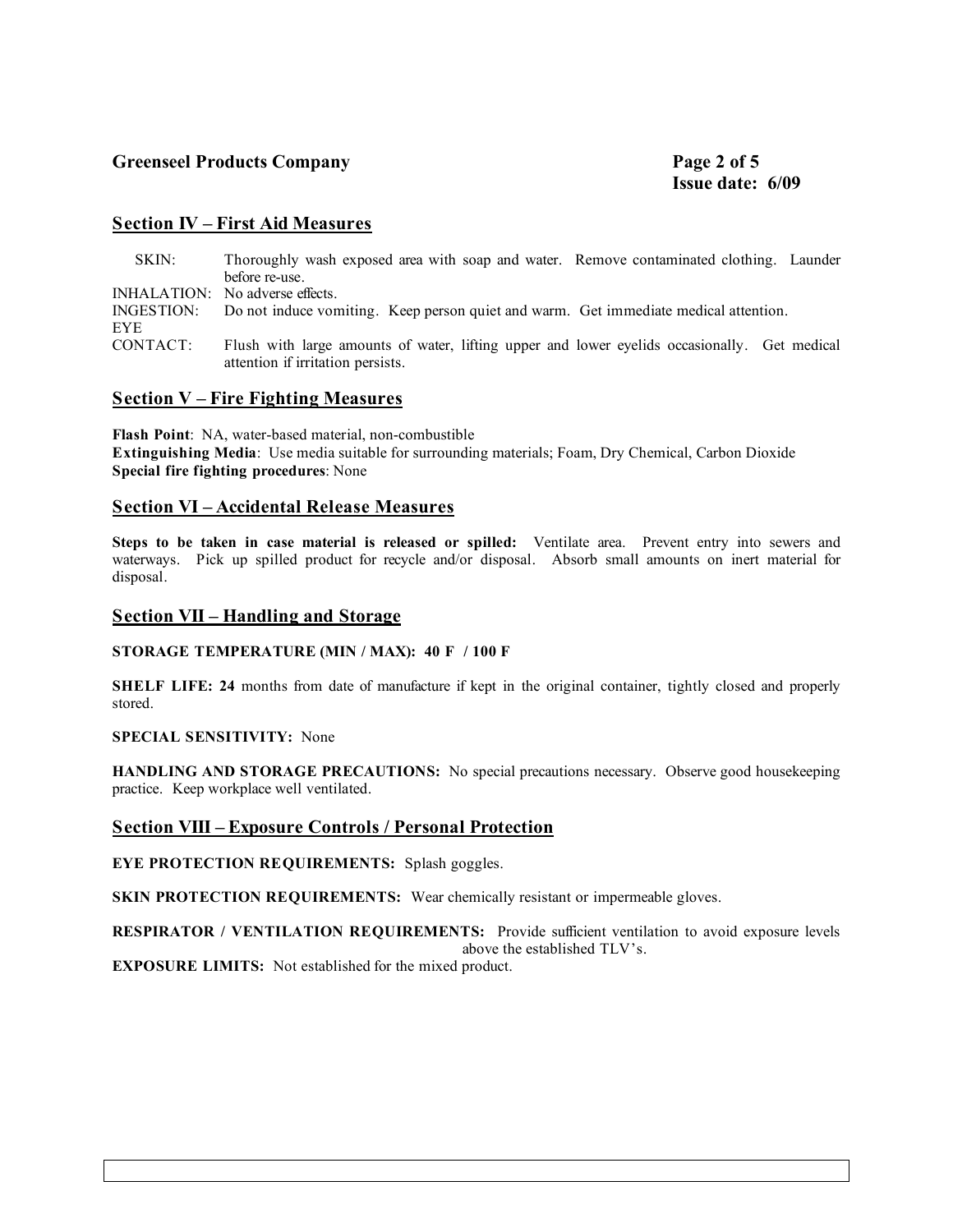### **Section IX- Physical and Chemical Properties**

| PHYSICAL FORM:                            | Thick Liquid                                        |
|-------------------------------------------|-----------------------------------------------------|
| <b>COLOR:</b>                             | Green                                               |
| <b>ODOR:</b>                              | Mild Acrylic                                        |
| <b>BOILING POINT:</b>                     | 214 Fahrenheit                                      |
| <b>MELT / FREEZING POINT</b>              | N/A                                                 |
| pH:                                       | $9.10 - 9.20$                                       |
| <b>WATER SOLUBILITY:</b>                  | Not soluble but easily mixes (miscible) with water  |
| <b>SPECIFIC GRAVITY:</b>                  | 1.10 to 1.13 (water = 1)                            |
| % VOLATILE BY WEIGHT:                     | $45\%$ max.                                         |
| <b>VAPOR PRESSURE:</b>                    | Not determined                                      |
| <b>VAPOR DENSITY:</b>                     | Not determined                                      |
| <b>VOLATILE ORGANIC COMPOUND CONTENT:</b> | Less than 1 % by weight; less than 11.6 grams/liter |

## **Section X – Stability and Reactivity**

| Stability:                               | Stable                 |
|------------------------------------------|------------------------|
| <b>Conditions to Avoid:</b>              | No hazardous reactions |
| Incompatibility:                         | None known             |
| <b>Hazardous Decomposition Products:</b> | oxides of carbon       |
| <b>Hazardous Polymerization:</b>         | Will not occur         |

## **Section XI – Toxicological Information**

Long term experience of this product type indicates no danger to health when properly handled under industrial conditions.

#### **Section XII – Ecological Information**

No data available on mixed product.

## **Section XIII – Disposal Considerations**

**WASTE DISPOSAL METHOD:** Dispose of product and packaging in accordance with all local, state and federal laws and regulations. Waste product should not be discharged directly into drains or waterways without treatment. Waste water containing product should be treated in a separation and biological treatment plant.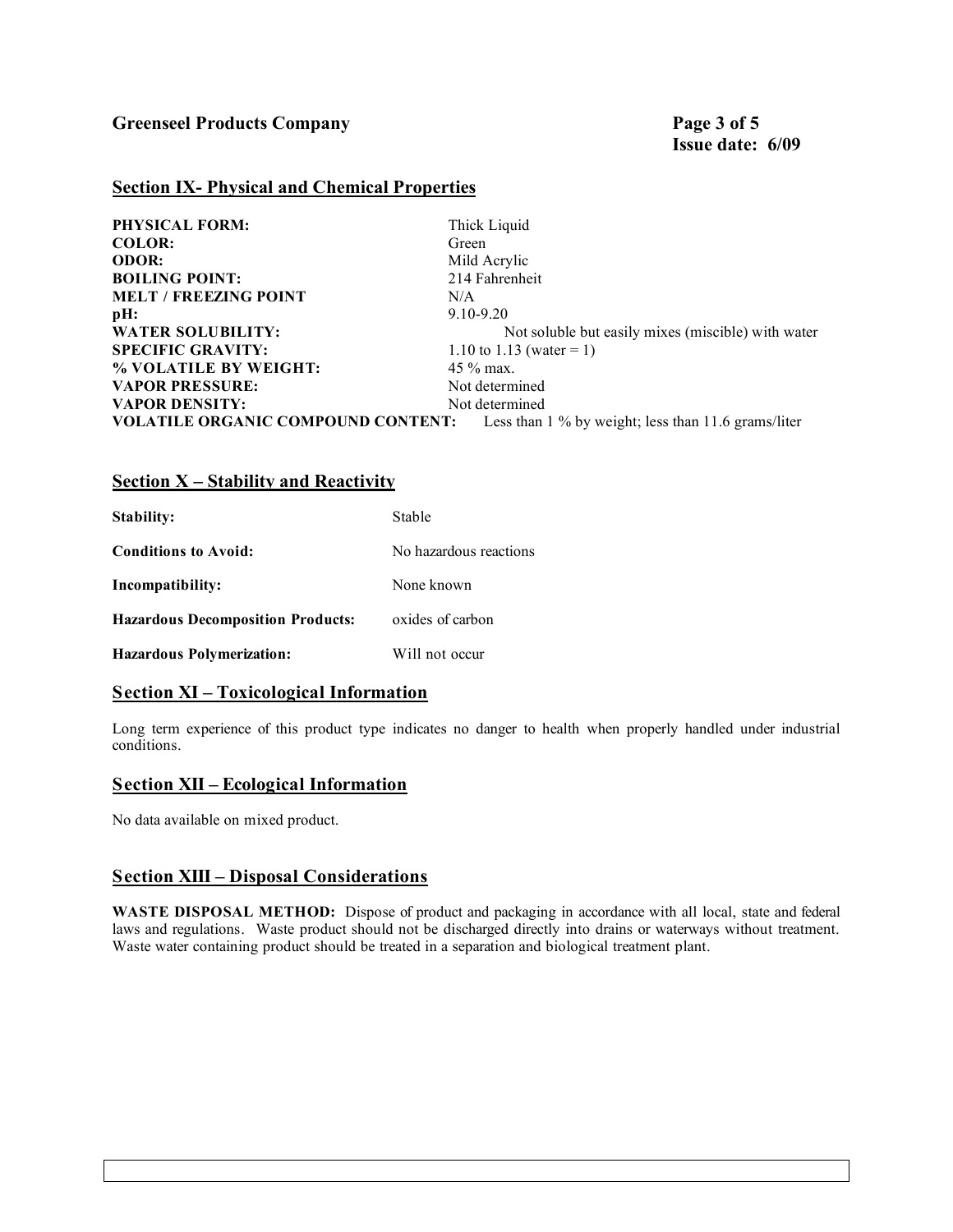## **Greenseel Products Company Page 4 of 5**

# **Issue date: 6/09**

## **Section XIV – Transport Information**

**DOT INFORMATION:** This product is not classified as dangerous or hazardous for transport by Department of Transportation.

### **Section XV – Regulatory Information**

| All ingredients Listed        |                   | <b>TSCA STATUS:</b>                                         |
|-------------------------------|-------------------|-------------------------------------------------------------|
| CAS, 1310-73-2 RQ = 1000 lbs. | Sodium Hydroxide  | CERCLA REPORTABLE QUANTITY:                                 |
|                               |                   | <b>SARA TITLE III:</b>                                      |
|                               | None              | <b>SECTION 302 EXTREMELY</b><br><b>HAZARDOUS SUBSTANCES</b> |
|                               |                   | <b>SECTION 311/312</b><br><b>HAZARD CATEGORIES</b>          |
|                               | <b>Yes</b>        | Acute Health                                                |
|                               | <b>Yes</b>        | Chronic Health                                              |
|                               | N <sub>0</sub>    | Fire                                                        |
|                               | N <sub>0</sub>    | Reactive                                                    |
|                               | N <sub>0</sub>    | Sudden Release of Pressure                                  |
|                               |                   | <b>SECTION 313</b>                                          |
| <b>CONCENTRATION</b>          | <b>CAS NUMBER</b> |                                                             |
|                               |                   | <b>CHEMICAL NAME</b><br>None                                |

**RCRA STATUS:** Not considered a RCRA hazardous waste per 40 CFR 261.20-24.

**CANADIAN STATUS:** All materials contained in this product are listed on the Canadian Domestic Substances List

**EUROPEAN UNION:** All materials contained in this product are listed on EINECS.

#### **STATE REGULATORY INFORMATION**

The following chemicals are specifically listed by individual states; other product specific health and safety data in other sections of the MSDS may also be applicable for state requirements. For details on your regulatory requirements you should contact the appropriate agency in your state.

| <b>COMPONENT/</b> |                      |                   |
|-------------------|----------------------|-------------------|
| <b>CAS NUMBER</b> | <b>CONCENTRATION</b> | <b>STATE CODE</b> |
| None              |                      |                   |